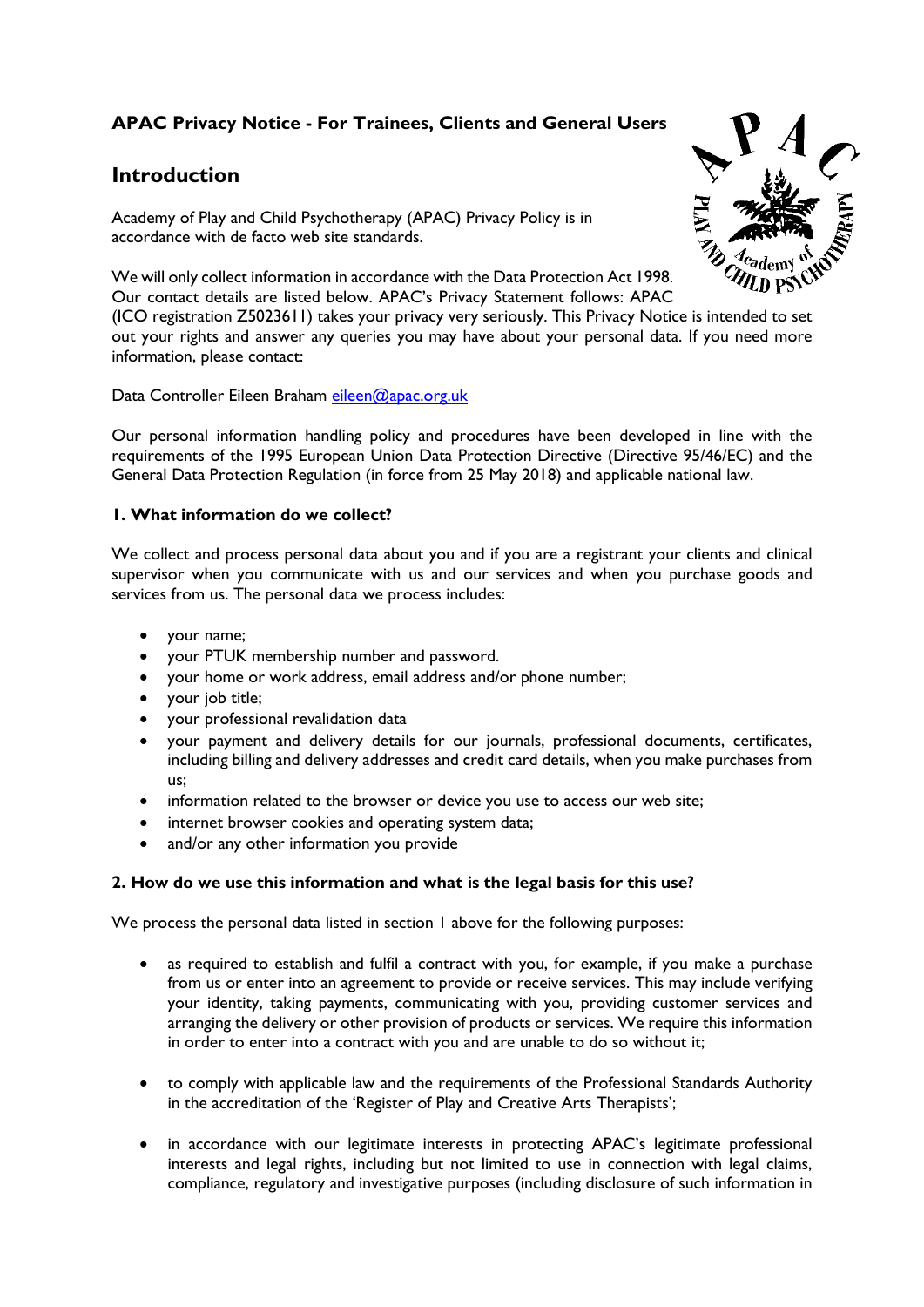connection with legal process or litigation).

- with your express consent to respond to any comments or complaints we may receive from you, and/or in accordance with our legitimate interests including to investigate any complaints received from you or from others, about our web site or our products or services;
- we may use information you provide to personalise (i) our communications to you; (ii) our web site; and (iii) products or services for you, in accordance with our legitimate interests;
- to monitor use of our web sites and online services. We may use your information to help us check, improve and protect our products, content, services and web sites, both online and offline, in accordance with our legitimate interests;
- if you provide a credit or debit card, we may also use third parties (such as POS payment providers) to check the validity of the sort code, account number and card number you submit in order to prevent fraud, in accordance with our legitimate interests and those of third parties;
- we may monitor any customer account to prevent, investigate and/or report fraud, terrorism, misrepresentation, security incidents or crime, in accordance with applicable law and our legitimate interests;
- in circumstances where you contact us by telephone, calls may be recorded for quality, training and security purposes, in accordance with our legitimate interests; and
- we may use your information to invite you to take part in market research or surveys.

**Legitimate interest** – APAC need to communicate the facts that the recipients need to have to comply with their professional and training obligations to enable safe and effective therapeutic practice with children and meet the standards of the 'Register of Play and Creative Arts Therapists' accredited by the Professional Standards Authority. The Register's occupation title of the recipient is included in the communication. Recipients may also include those who have an influence upon the current and future work of our registrants in the matter of children's emotional well-being and mental health.

## **3. With whom and where will we share your personal data?**

We may also share your personal data with the below third parties:

- our professional advisors such as our auditors and external legal and financial advisors;
- other registrants and other Professional Standards Authority Accredited Registers;
- personal data may be shared with government authorities and/or law enforcement officials if required for the purposes above, if mandated by law or if needed for the legal protection of our legitimate interests in compliance with applicable laws;
- personal data may also be shared with third party service providers who will process it on behalf of APAC for the purposes above. Such third parties include, but are not limited to, providers of APAC hosting, email services, maintenance, call centre operation and identity checking.
- in the unlikely event that our organisation or any part of it is sold or integrated with another organisation, your details will be disclosed to our advisers and those of any prospective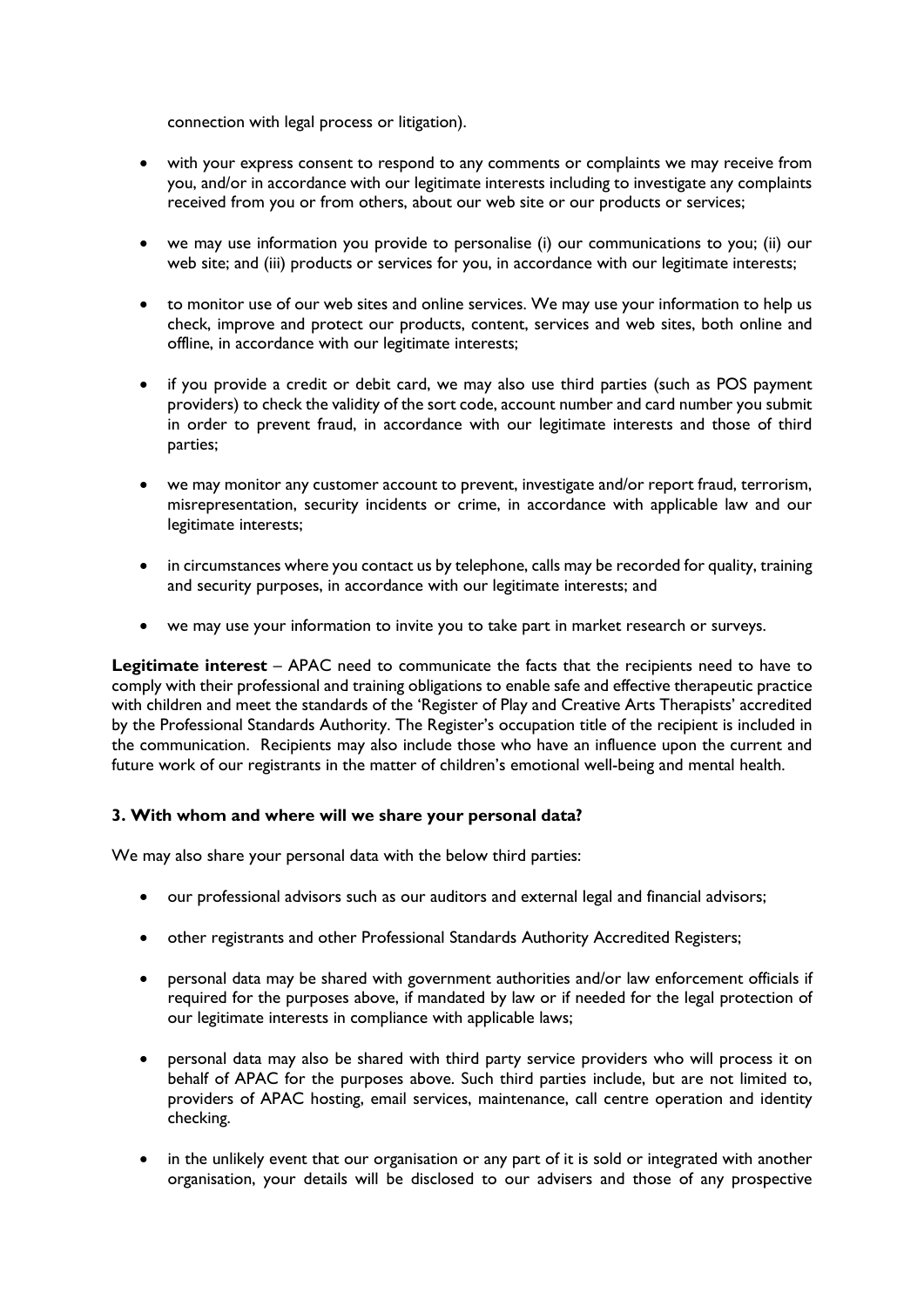purchaser and will be passed to the new owners of the organisation.

#### **4. How long will you keep my personal data?**

We will not keep your personal information for any purpose for longer than is necessary and will only retain the personal information that is necessary in relation to the purpose. We are also required to retain certain information as required by law or for as long as is reasonably necessary to meet regulatory requirements, resolve disputes, prevent fraud and abuse, or enforce our terms and conditions.

Where you are a registrant, we will keep your information and those required for annual revalidation for your lifetime to provide evidence for the public and yourself in the event of a complaint against you.

Where you are a prospective registrant and you have expressly consented to us contacting you, we will only retain your data (a) until you unsubscribe from our communications; or, if you have not unsubscribed, (b) while you interact with us and our content; or (c) for 5 years from when you last interacted with us or our content.

In the case of any contact you may have with our support services team, we will retain those details for as long as is necessary to resolve your query and for two years after the query is closed. We will retain your data for a short time beyond the specified retention period, to allow for information to be reviewed and any deletion to take place. In some instances, laws may require APAC to hold certain information for specific periods other than those listed above.

### **5. Where is my data stored?**

Your data is stored on Zoho secure servers. Data at rest is encrypted using industry-standard AES-256. All customer data is encrypted in transit over public networks using Transport Layer Security (TLS) 1.2/1.3 with Perfect Forward Secrecy (PFS) to protect it from unauthorized disclosure or modification. To know more about encryption at Zoho, click [here.](https://www.zoho.com/security-faq.html#:%7E:text=Data%20at%20rest%20is%20encrypted,encryption%20at%20Zoho%2C%20click%20here.) The personal data that we collect from you may be transferred to, and stored outside the European Economic Area ("EEA"). It may also be processed by staff operating outside the EEA who work for us or for one of our suppliers, in which case the third country's data protection laws will have been approved as adequate by the European Commission or other applicable safeguards are in place.

#### **6. What are my rights in relation to my personal data?**

If the information we hold about you is inaccurate or incomplete, you can notify us and ask us to correct or supplement it. You also have the right, with some exceptions and qualifications, to ask us to provide a copy of any personal data we hold about you.

Where you have provided your data to us and it is processed by automated means, you may be able to request that we provide it to you in a structured, machine readable format.

If you have a complaint about how we have handled your personal data, you may be able to ask us to restrict how we use your personal data while your complaint is resolved. In some circumstances you can ask us to erase your personal data (a) by withdrawing your consent for us to use it; (b) if it is no longer necessary for us to use your personal data; (c) if you object to the use of your personal data and we don't have a good reason to continue to use it; or (d) if we haven't handled your personal data in accordance with our obligations.